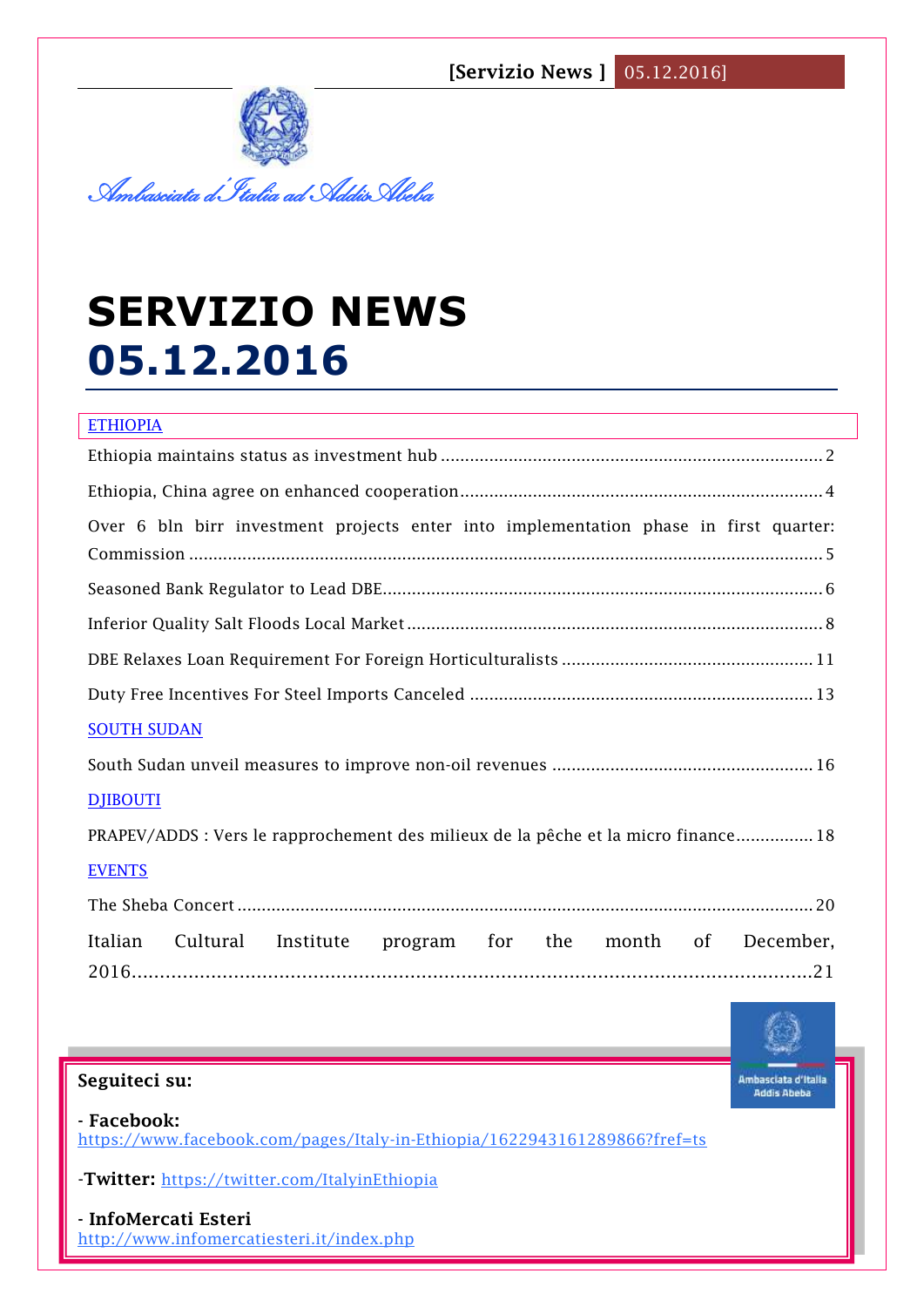

## <span id="page-1-0"></span>**Ethiopia maintains status as investment hub**

**Ethiopia has maintained its status as an investment hub as several foreign companies are showing increased interest to invest in the country.**

#### **(03.12.2016 – FBC)**

Representatives of several foreign companies participating in the 4th Addis International Agriculture, Agricultural Machineries, Food, and Food Technology and Packaging Fair said they will look for potential investment fields in Ethiopia as well as introduce their products to the Ethiopian market.

"Ethiopia is a growing market for us, that is why we came to take part in this exhibition as an opportunity to promote our products to potential customers," said Bernard Duchatel, Managing Director of Alpes Industry Services International Ltd in an exclusive interview with ENA.

The French company which specializes in supply and manufacturing of processing equipments and services for beverage and dairy industries is planning to introduce its products in Ethiopian and Kenyan markets.

The director added that his company intends to establish its branch here in Ethiopia to engage in supply of spare parts and equipment to get more customers for its products.

Volker Heidtmann, Area Sales Manager for a German company, Hellman Poultry Equipment, also said: "compared to local markets in Germany, the market here is by far better and we would try to do business here."

"First we would look for distributers who will do our business here in Ethiopia because the market is really huge and I see really good chance for

good business for the producers," he added.

Goerge Mwasaru, Marketing Manager for Kenya based company, Kericho Gold Tea, on his part said his company focuses on value added tea from Kenya and market it around the world including Ethiopia.

"Ethiopia is very interesting for us as a company, because we believe that there is a lot of untapped potential that we could tap into," Mwasaru said.

Regarding investing in Ethiopia, he said, "if we manage to increase the quantity of our tea, yes, we would consider investing in Ethiopia."

"The market is very good, the business community is very supportive and really we are excited to be here," he stated.

Among the participating companies in the fair include those from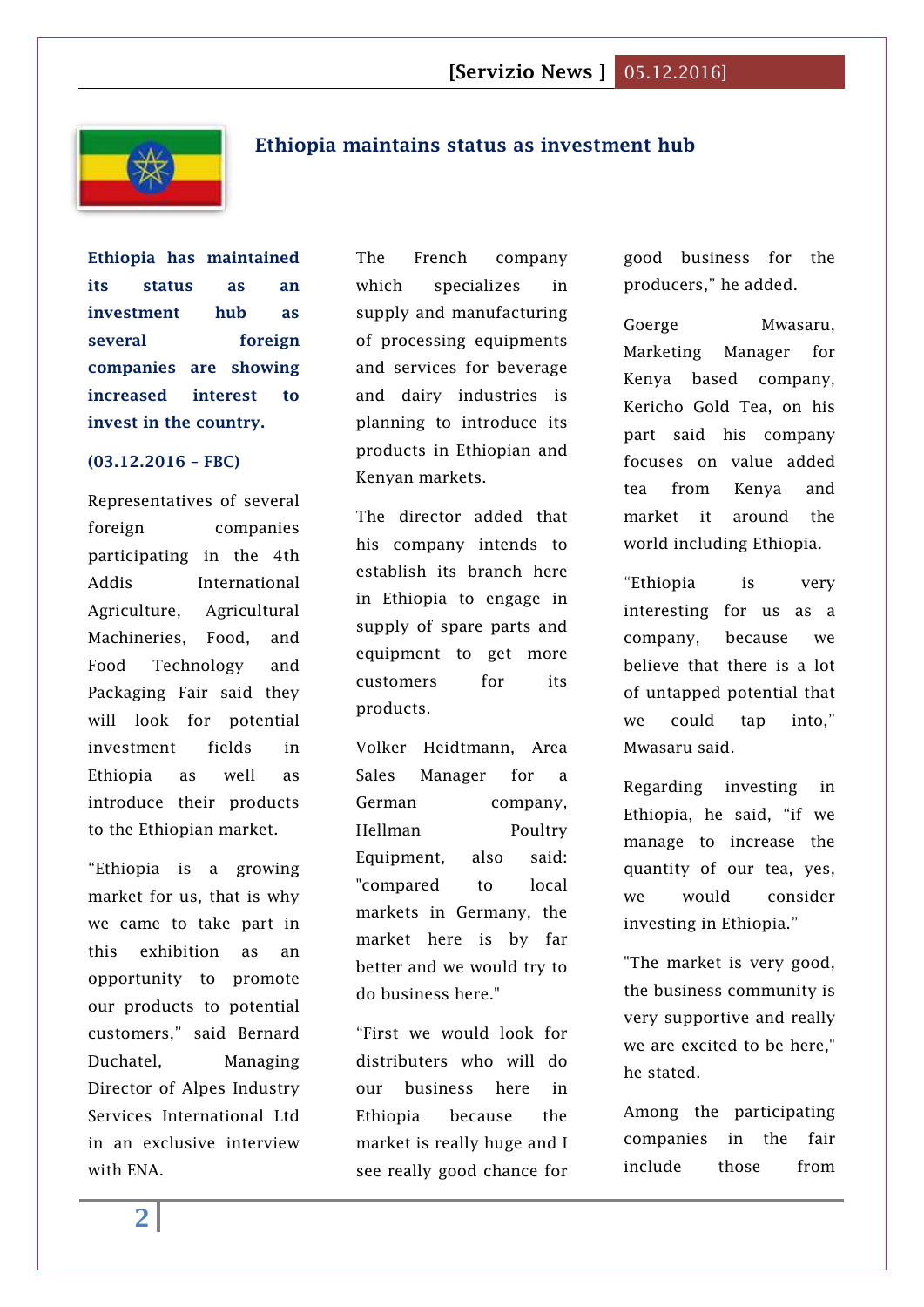Turkey, Germany, USA, France, Tunisia, Kenya, Sweden, and Finland. Some of them called for transfer which, according to the participants, will further facilitate investment in Ethiopia. The trade fair will remain open up until December 5, 2016.

simplicity in money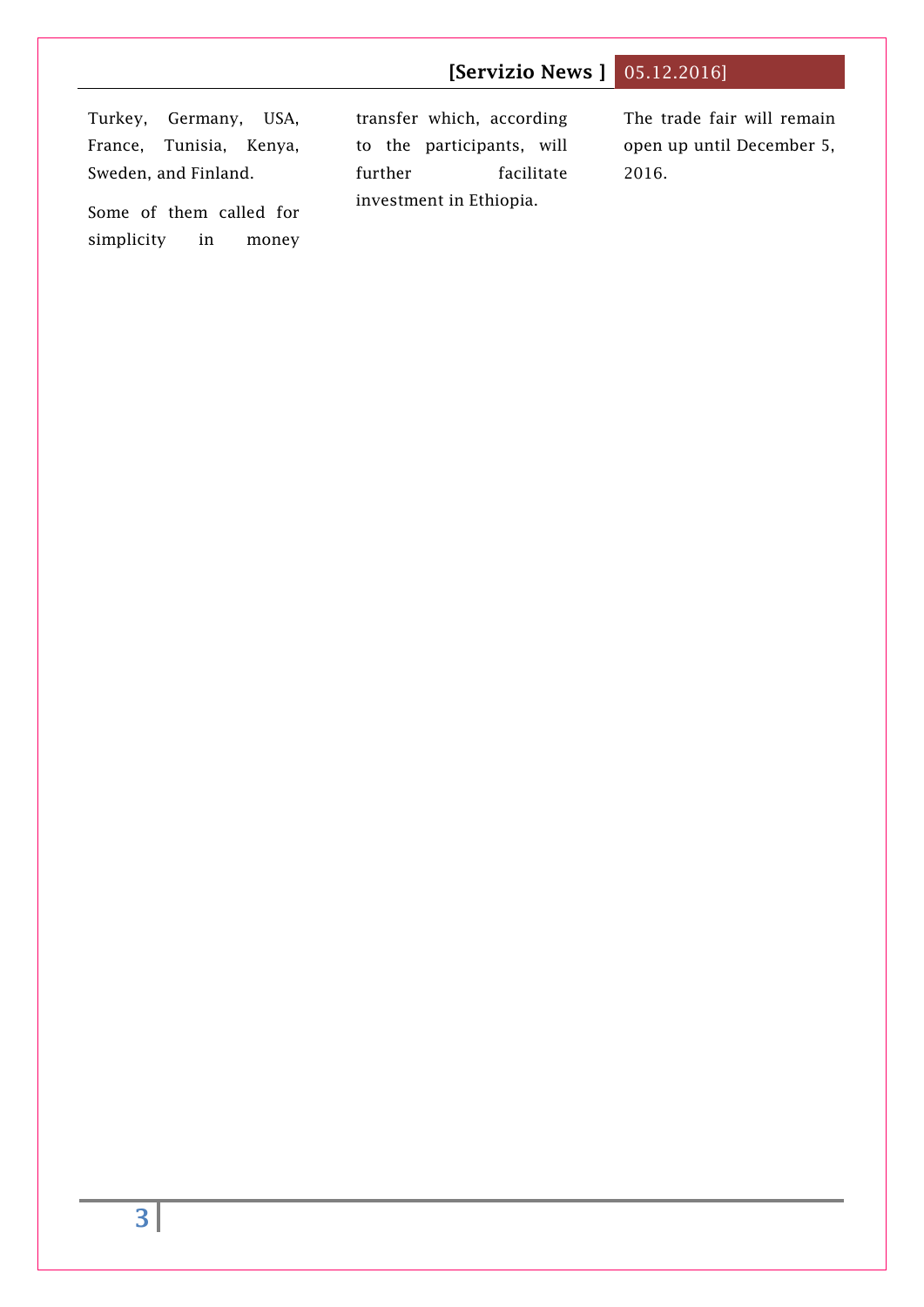#### <span id="page-3-0"></span>**Ethiopia, China agree on enhanced cooperation**

**Ethiopia and China have signed a Memorandum of Understanding (MoU) to cooperate on maternal and child health, post graduate program expansion and medical equipment donation.**

#### **(03.12.2016 – FBC)**

The agreement, a part of Chinese plan of establishing 20 hospitals in 20 African countries, also enables the government of China to establish a trauma center at the Tirunesh Beijing Hospital, it was indicated.

"Since high traffic accidents are common on this area, I think this is a strategic center where patients can get better service," said Professor Yifru Berhan, Minister of Health while speaking on the significance of establishing the trauma center.

"I am very much happy that we will be collaborating not only in maternal and child health but beyond that in the expansion of specialty training in which Ethiopia is planning to engage in more than 20 medical schools," the Minister added.

China will establish the trauma ward and the nursing unit within the Tirunesh Beijing Hospital which will promote the trauma care capacity in the hospital as well as at the national level.

"The relationship between Ethiopia and China has

rapidly developed with increased political mutual trust and fruitful cooperation," remarked Wang Peian, National Health and Family Planning Commissioner of China.

He added: "we are very glad to see that the Chinese medical team has worked very hard to promote the partnership between the two countries."

A high level medical team of 15 doctors from the department of neurosurgery and others departments recently came from the Hunan province of China and carried out very successful medical services in the Tirunesh Beijing Hospital.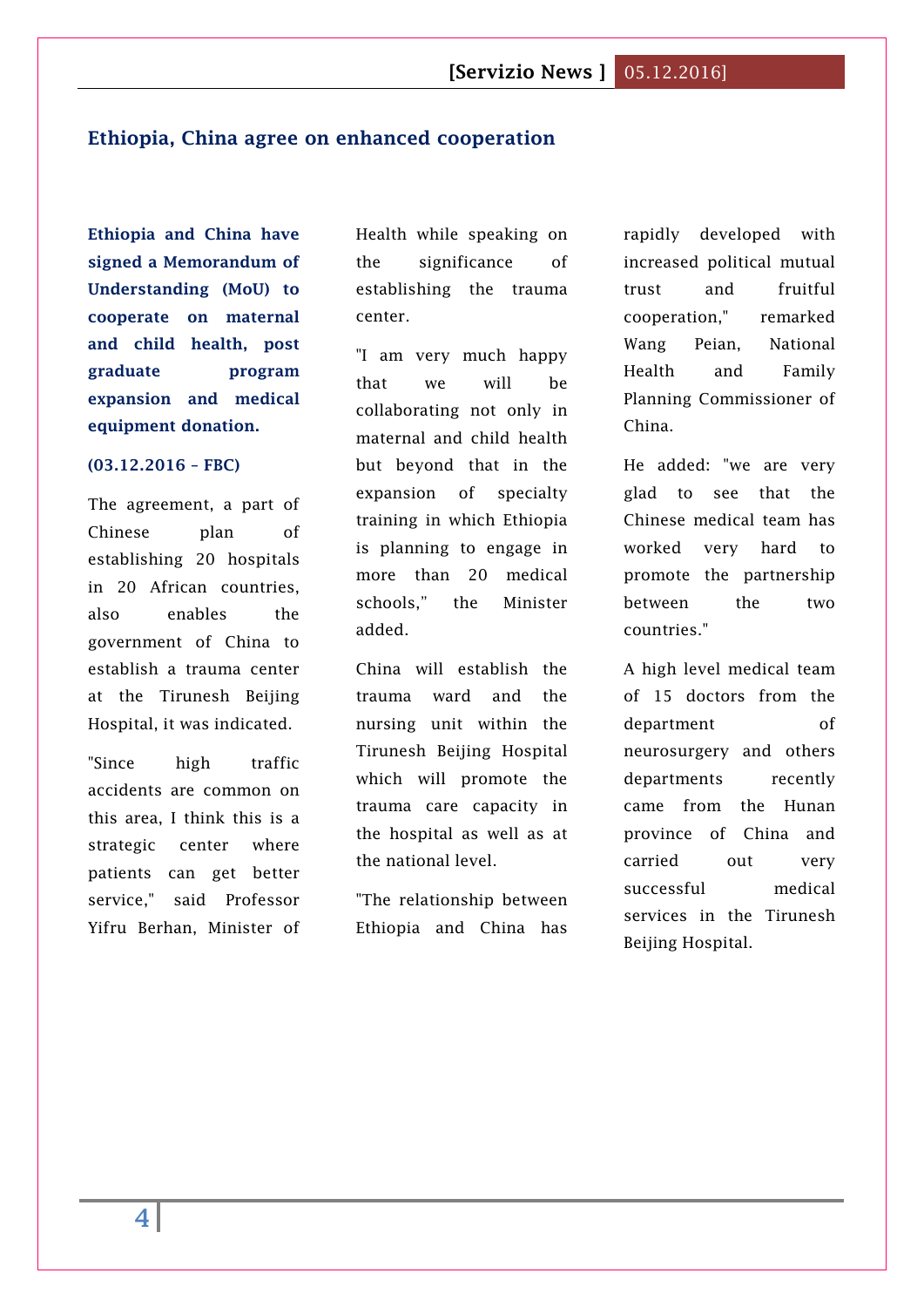## <span id="page-4-0"></span>**Over 6 bln birr investment projects enter into implementation phase in first quarter: Commission**

**Some 72 projects with a combined capital of 6.75 billion birr have entered into implementation phase in the first quarter of this Ethiopian fiscal year, according to the Ethiopian Investment Commission.**

manufacturing and service sectors, according to Niguse Gurmu, Policy Study and Strategy Director at the Commission.

The projects have created employment opportunities for more than 16,000 people.

Moreover, about 42 projects with 1.64 billion birr capital have started production and gone operational in the reported period, thus creating 3,972 permanent and temporary jobs opportunities, he indicated.

#### **(03.12.2016 – FBC)**

The projects are mainly in agriculture,

**5**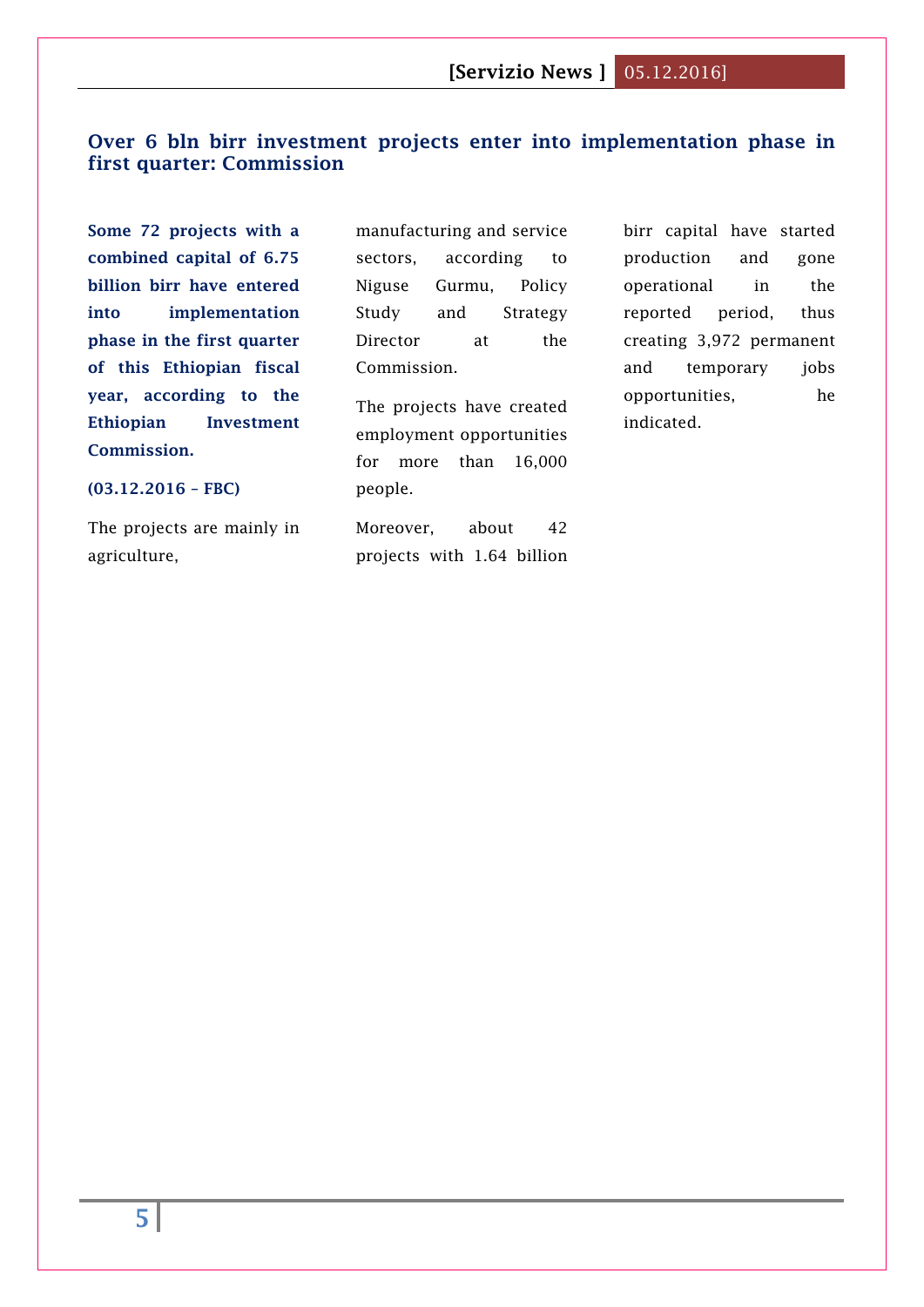### <span id="page-5-0"></span>**[Seasoned Bank Regulator to Lead DBE](http://www.thereporterethiopia.com/content/seasoned-bank-regulator-lead-dbe)**

**Getahun Nana, vicegovernor and director of bank supervision division at the National Bank of Ethiopia (NBE), has been appointed to lead the Development Bank of Ethiopia (DBE), a policy-lender bank which has financed major investment projects in Ethiopia worth billions of birr over the years.**

## **(03.12.2016 – The Reporter)**

The appointment was made towards the end of last week by the Public Financial Institutions Supervisory Agency, according to *The Reporter's* sources, and has received the consent of NBE, the regulatory organ of the banking sector in Ethiopia.

Gethanu has served at the central bank for over 20 years where he has come to amass detailed and intimate knowledge about private commercial banks in Ethiopia, sources said. Over the years, Getahun has overseen the

application of some of the most "stringent" banking regulations in the industry and so far he has not entertained a major incident in the industry under his watch.

In fact, banking is perhaps one of the few very successful private sector dominated industries in Ethiopia and Getahun was at the top of the supervisory division all the time.

Getahun replaced another long-serving banker in Ethiopia, Esayas Bahire, for the top job at DBE. Esayas has led the policy lender bank for close to eight years up until his removal from his position following a letter written by the supervisory agency earlier last week.

Esayas, on his part, has a cumulative experience of over 30 years in the banking industry in Ethiopia.

The letter written by Sintayehu Gebremichael (PhD), head of the Financial Enterprises Supervisory Agency, offered little by way of explanation as to why Esayas was removed but noted that the decision is effective immediately.

Esayas, however, told *The Reporter* that he has no information as to what were the reasons behind his dismissal from the presidency but said: "If it is to bring fresh leadership and energy to the bank, I don't object to my removal."

According to sources, Esayas's dismissal came after a meeting chaired by Prime Minister Hailemariam Dessalegn one week before his removal, which discussed the success and failure of commercial agriculture in Ethiopia in the past five years.

Sources also said that the bank has recently stopped advancing a new credit line to agricultural projects in Ethiopia which Esayas claims to be a decision that was taken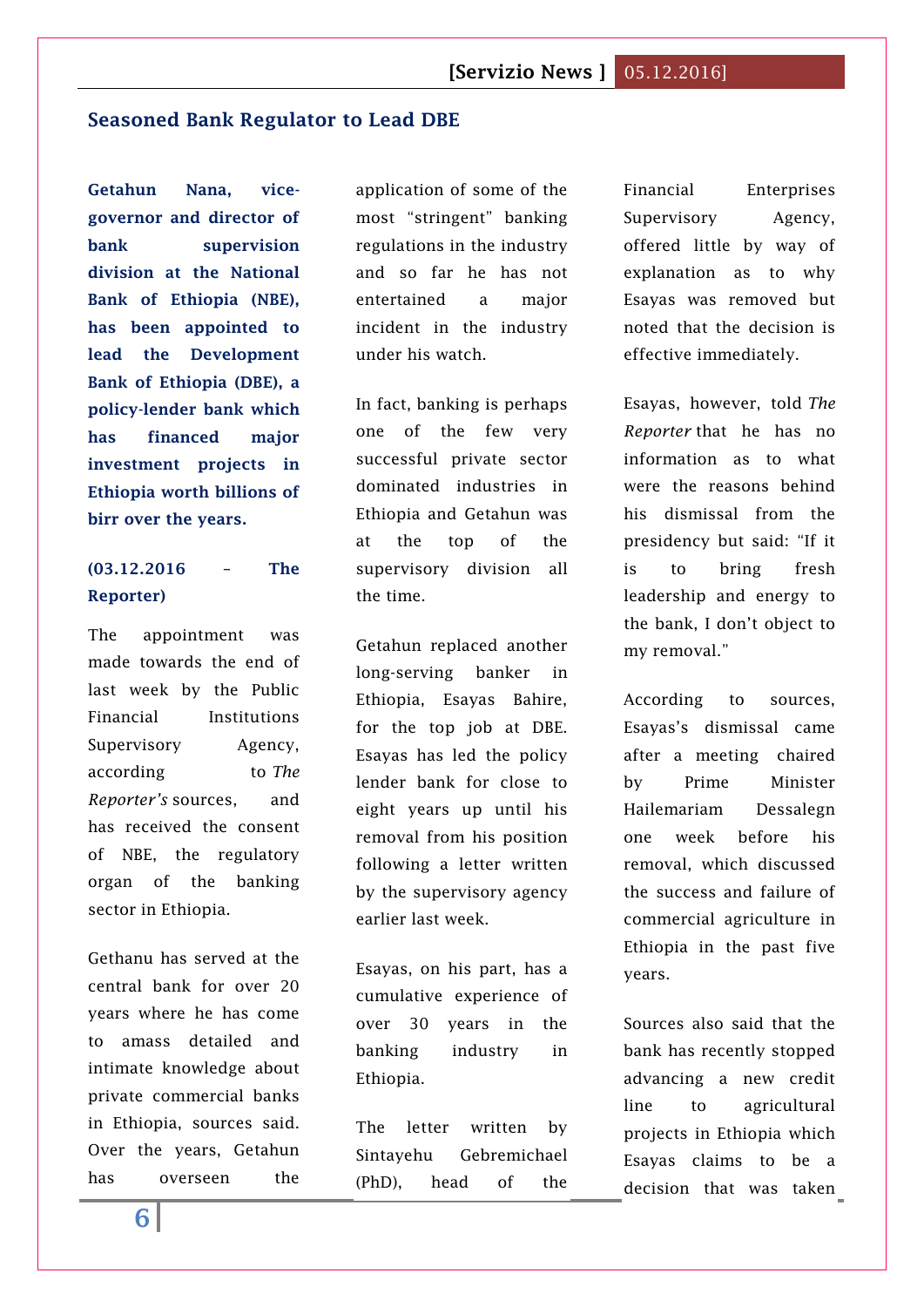following the government's move to discontinue the provision of new farmland to commercial farms in Ethiopia. He also argued that if there is at all any fault it could not be the bank's.

The same sources also claimed that the meeting ended with a disagreement as to who should take the responsibility for the colossal failure in commercial agriculture in Ethiopia.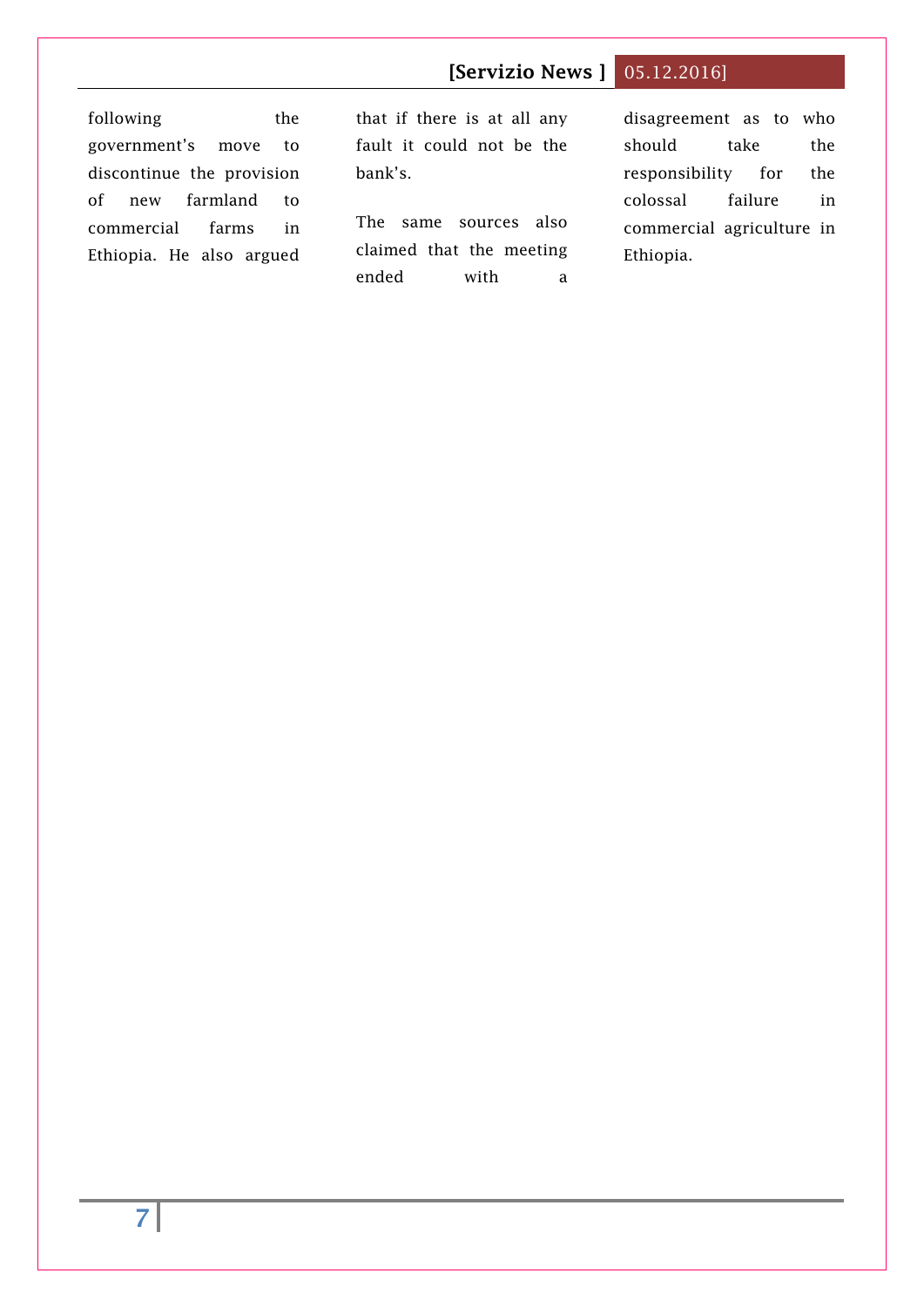### <span id="page-7-0"></span>**[Inferior Quality Salt Floods Local Market](http://www.thereporterethiopia.com/content/inferior-quality-salt-floods-local-market)**

**Inferior quality salt with low content of iodine produced traditionally in the Afar Regional State is flooding the local market, it was learnt.**

## **(03.12.2016 – The Reporter)**

The majority of the salt consumed locally is traditionally produced at the Afdera Lake in the Afar Regional State by traditional miners. A minimal amount of table salt is imported and supplied to the market. The monthly salt consumption of salt is 360,000 quintals and a staggering amount of it, 310,000 quintals is produced by traditional slat producers association in Afdera.

The government has enacted a law that compels salt producers to iodize the salt. The Ministry of Health in collaboration with UNICEF has been assisting the traditional salt producers associations to build their capacities so as to enable them to iodize the salt.

Iodine is a critical nutrient for children brain development. Shortage of iodine causes goiter and miscarriage by pregnant women.

In 2011 the Council of Ministers issued a regulation that enforces iodization of edible salt. The Salt Iodization Council of Ministers Regulation No. 204/2011 stipulates that no person shall process, import, store, transport, and distribute or sale non iodized salt for human consumption. The regulation states that any iodized salt for human consumption shall conform to the standards for iodized salt set by the appropriate authority.

The Ethiopian Food, Medicine and Health Care Administration and Control Authority is the regulatory body mandated by proclamation No. 661/2009. "Any person who violets the provisions of this regulation or directives issued by for the implementation of this regulation shall be punished in accordance with the relevant provisions of the proclamation," the regulation reads.

Despite the existing law some producers and traders are supplying inferior quality salt to the market. *The Reporter*has learnt that in contrary to the regulation non-iodized salt is being channeled to the local market in large quantity.

Reliable sources told *The Reporter* that the amount of non-iodized salt supplied to the central market has increased substantially in recent months posing health hazard to the public. "The public is consuming noniodized salt. Particularly, iodine is crucial for children and pregnant women. We may be feeding our children noniodized salt. The situation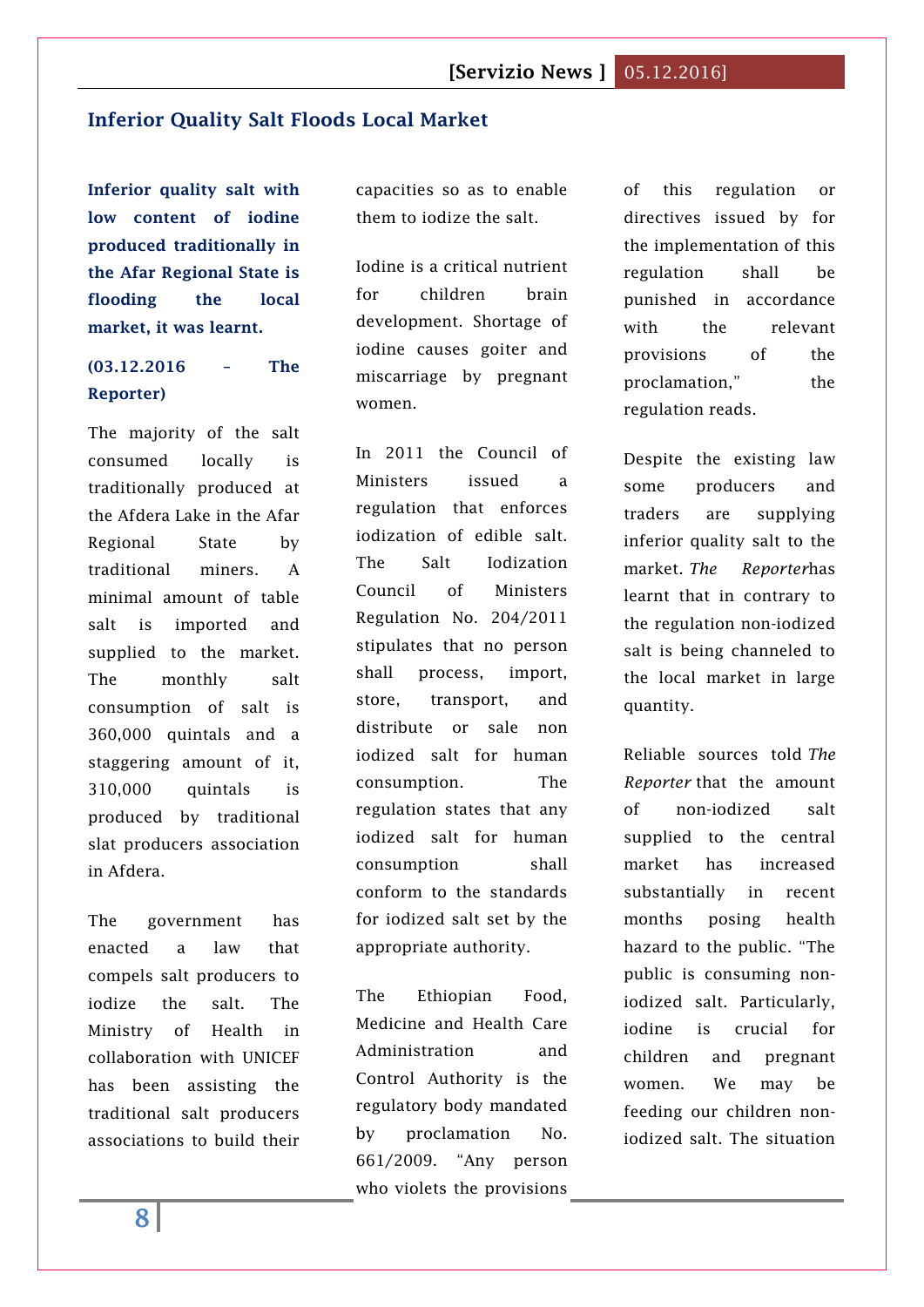is worrisome," sources said.

The Ethiopian Food, Medicine and Health Care Administration and Control Authority, which is concerned by the recent developments, last week apprehended 40 trucks carrying suspicious cargo at the Semera checkpoint, the regional capital of the Afar Regional State.

Samson Abraham, public relations and communication director, told *The Reporter* that the authority is undertaking a stringent inspection work at quality inspection checkpoints. "During our inspection work we have found out that some of the salt shipment has less iodine content, way below the set standard. Some of the slat is not totally iodized," Samson said.

Samson said that the quality inspection team at the Semera checkpoint is conducting strict inspection work. "We have identified that noniodized salt is being shipped to the central market. We found out that some of bags on the upper part of the truck contain iodized salt while the other bags underlain on the truck contain noniodized salt. We also found trucks carrying non-iodized salt," he said

According to Samson, salt is used as industry raw material is non-iodized. Associations or traders could supply non-iodized salt to salt factories. Tanneries and other industries also use noniodized salt. These factories are allowed to take deliveries of noniodized salt. These especial shipments should have support letter from the Ministry of Industry that would be presented to inspectors at checkpoints.

However, the Ethiopian Food, Medicine and Health Care Administration and Control Authority has found out that under the pretext of raw material non iodized is supplied to the market. "We are apprehending non-iodized salt being transported to the central market," Samson said.

"To control the situation we are closely working with the Ministry of Industry, Ministry of Trade and other relevant organizations," he said, adding that the apprehended 40 trucks would be inspected and would be released if the product meets the standards set by the regulator or it would be returned to the producers if the product is below standard.

The Ethiopian Food, Medicine and Health Care Administration and Control Authority has been working with the Ministry of Health, UNICEF and Micronutrient Initiative in building the capacity of the salt producers associations and cooperatives in Afdera. "We offer trainings on the importance of iodizing salt and the negative impacts of shortage of iodine on human health. With the assistance of UNICEF the associations have been delivered with test kits that indicate the content of iodine."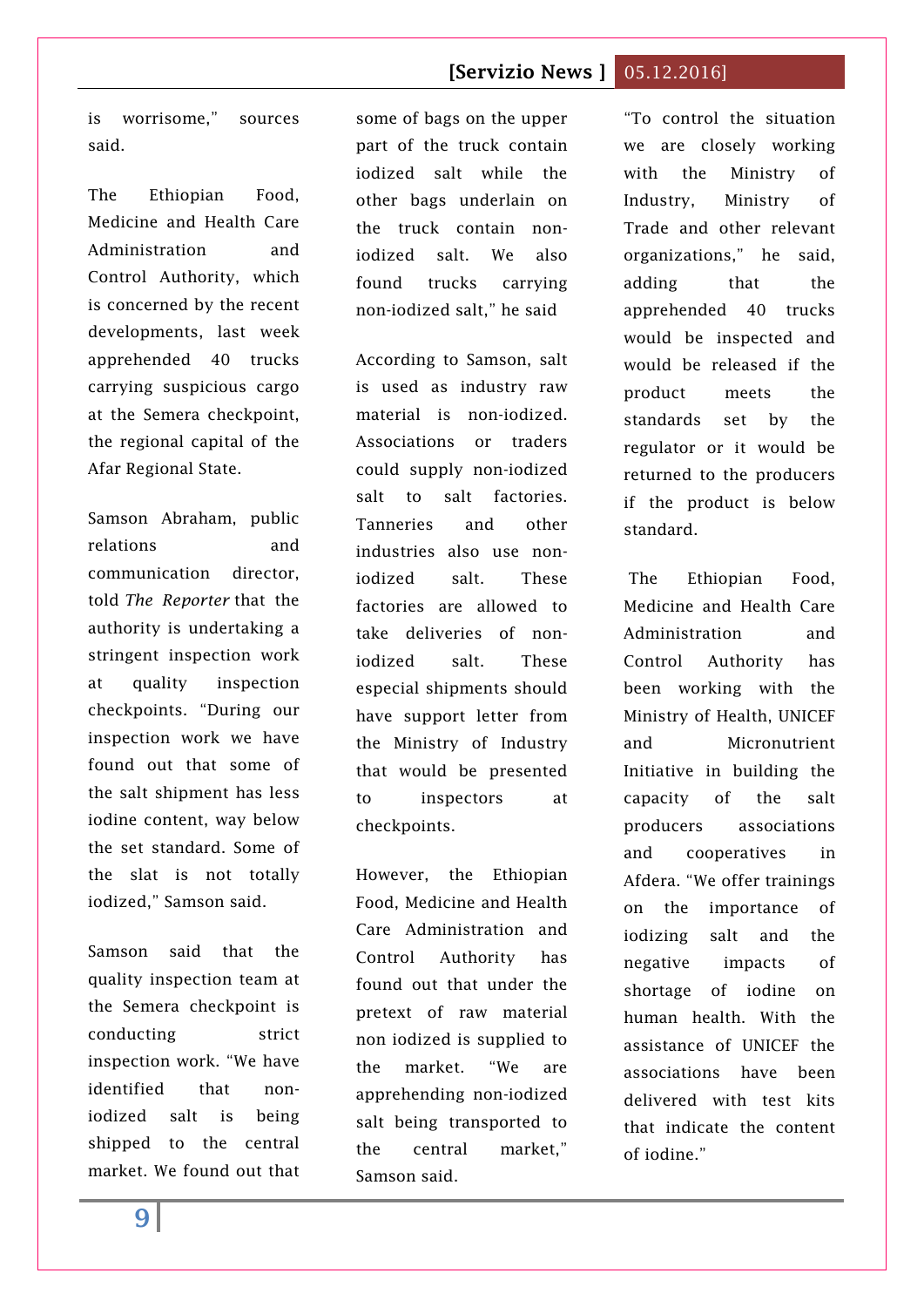However, there is a serious concern when it comes to iodizing the salt. The traditional producers spray the iodine manually in lump sum making the iodization process uneven. "At some point the level of iodine is higher than the standards and in some areas it is below the standard," Samson told *The Reporter*.

While iodine deficiency poses health hazards excess amount of iodine also has its own side effects. Consuming higher amount of iodine has its own health risks. "High concentration of iodine is toxic to human body. The production process of salt in Afdera by should be monitored and regulated properly," sources said. In addition the establishment of modern salt processing factories should be encouraged, sources said.

Samson said the authority tries to supervise the production process in Afdera and how the product is stored. However, he said it is difficult for the authority to constantly check every production process and every product. "We cannot say that our supervision work is complete," Samson said.

"What we are trying to do is put in place a stringent control on the checkpoints. Our inspectors have been trained well and they have rapid test kit," he said.

The authority is holding discussions with the regional authorities. Samson said that the establishment of modern salt processing factories could raise the quality standards of locally consumed salt. "I think the Investment

Commission, Ministry of Trade and Ministry of Industry encourage investors who want to invest in this sector," Samson concluded.

In addition to the quality of the salt there is a concern on the amount of salt produced at Afdera Lake. Sources claim that excess amount of salt more than what the local market can consume is produced. "Surplus salt is produced and dumped in the locality. This is a grave concern because the resource is non renewable," they said.

The Afdera Lake has an average dept of 25 meters and covers 116.8 sq.km. The salt deposit in the lake is estimated at 290 million metric tons.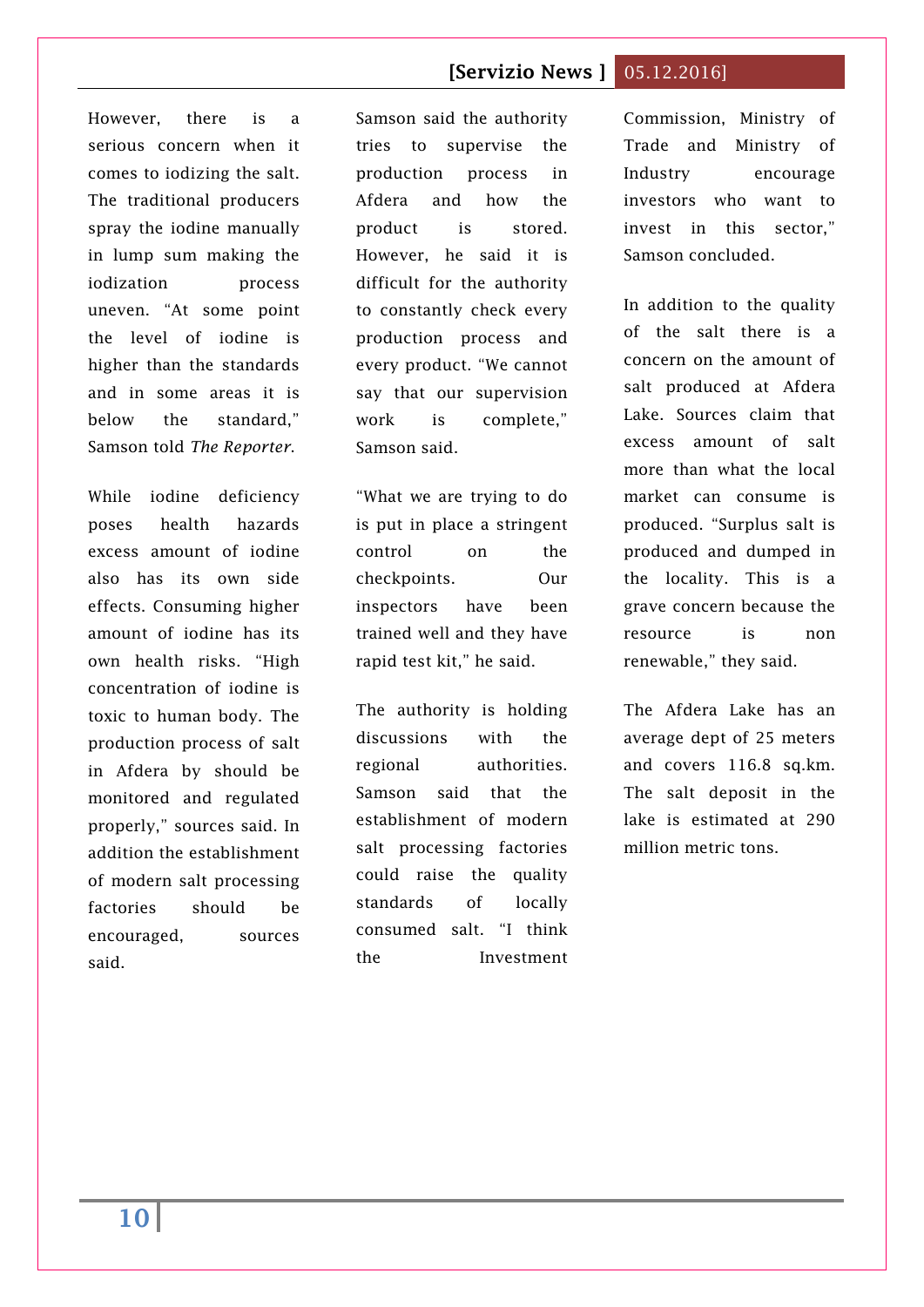#### <span id="page-10-0"></span>**DBE [Relaxes Loan Requirement For Foreign Horticulturalists](http://www.thereporterethiopia.com/content/dbe-relaxes-loan-requirement-foreign-horticulturalists)**

The state-owned policylender bank, the Development Bank of Ethiopia (DBE), has been ordered to modify its new lending policy in favor of foreign horticulture investors.

## **(03.12.2016 – The Reporter)**

The order came from the Investment Board, which is presided by Prime Minister Hailemariam Dessalegn. The Board has notified DBE to exempt foreign horticulture investors from the 50 percent deposit requirement the bank set to all foreign investors who seek to access the bank's capital funding.

DBE, in November 2015, has amended the 70/30 lending requirement which was a fixed requirement for all its customers.

The amendment, however, introduced two separate lending requirements with rates of 50/50 and 75/25 crafted for foreign and local investors, respectively. That means foreigners, who seek to access DBE's investment loan, are required to deposit the 50 percent amount to get the remaining 50 percent in funding. At the same time the bank reduced the 30 percent deposit requirement to 25 percent for local investors.

The latest direction from the Investment Board will force DBE to exempt foreign horticulture investors from the 50 percent deposit requirement that have been set on all foreign investors and treat them with the 25 percent rate it has set for the local investors.

The economic opportunity the sector has been creating is the main ground for the Investment Board's latest decision, sources told *The Reporter*. It has evaluated the sector's significance, mainly in terms of creating enormous job opportunities for the rural and semi urban parts of the country, the sources said. For instance Afriflora, a Dutch-owned flower farm in Ziway town, Oromia Regional State, located 100km to the South East of Addis Ababa has employed some 5,000 workers, out of which women are the largest in number.

Thus, the decision is somehow a reward to sustain the employment opportunities gained so far. Despite its short journey, horticulture has been the fastest growing sector in Ethiopia. The sector currently shelters close to 70 farms significantly dominated by foreign investors. Apart from the employment opportunity it has created for several thousands of Ethiopians, the horticulture sector has been an alternative source of foreign currency.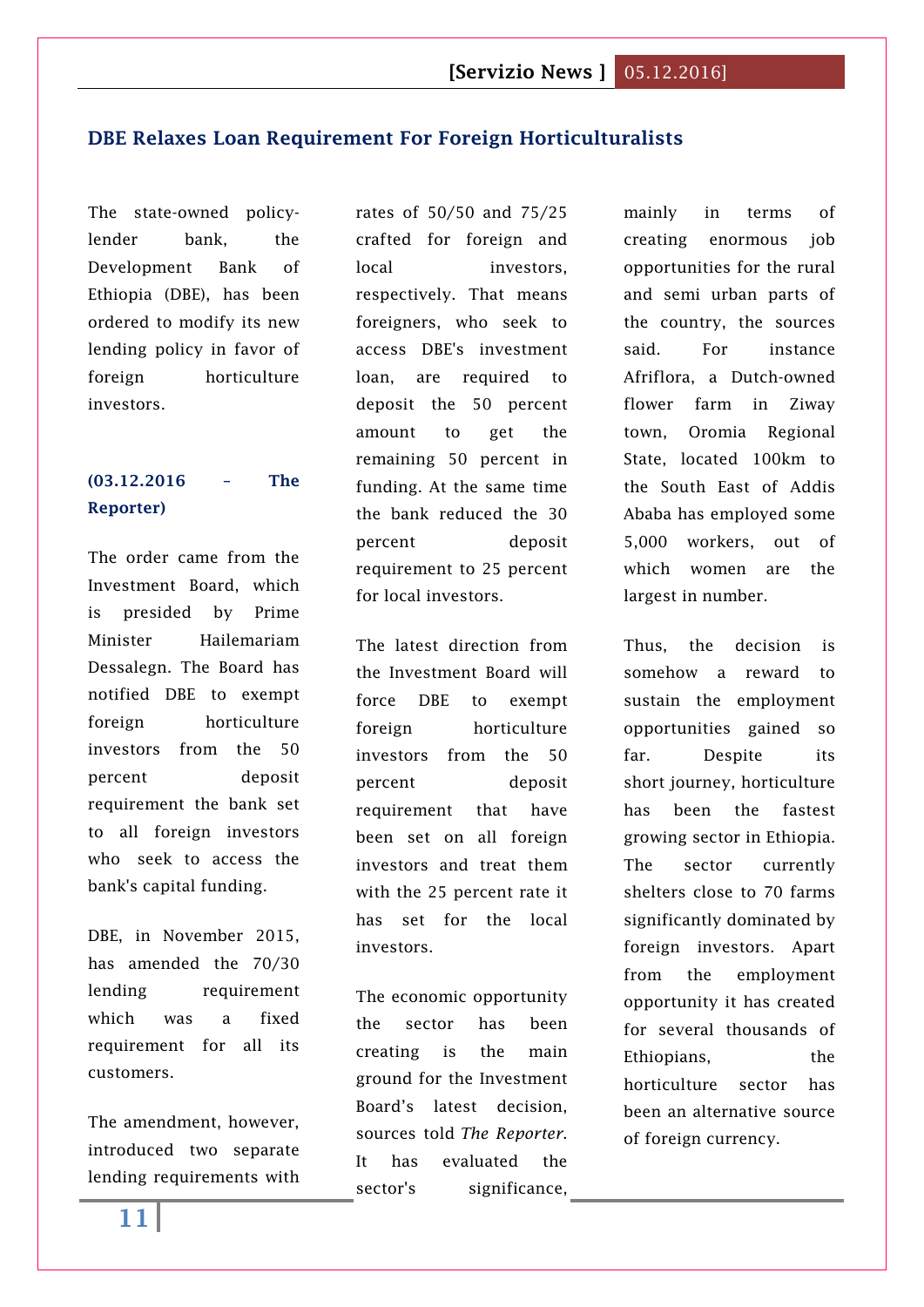In the year 2015/16 alone the horticulture sector has generated USD 275 million.

Earlier to the aforementioned decision, the Investment Board also deliberated on the extent of damages the horticulture sector has encountered during the recent political protests. During the discussion, the Board has identified 23 horticulture farms that have been attacked by protesters.

Many of these farms have encountered partial damages while few of

them were totally damaged by the protesters. After determining the level of damage, the Board granted the 23 farms a one year tax relief and duty free privileges to their imports.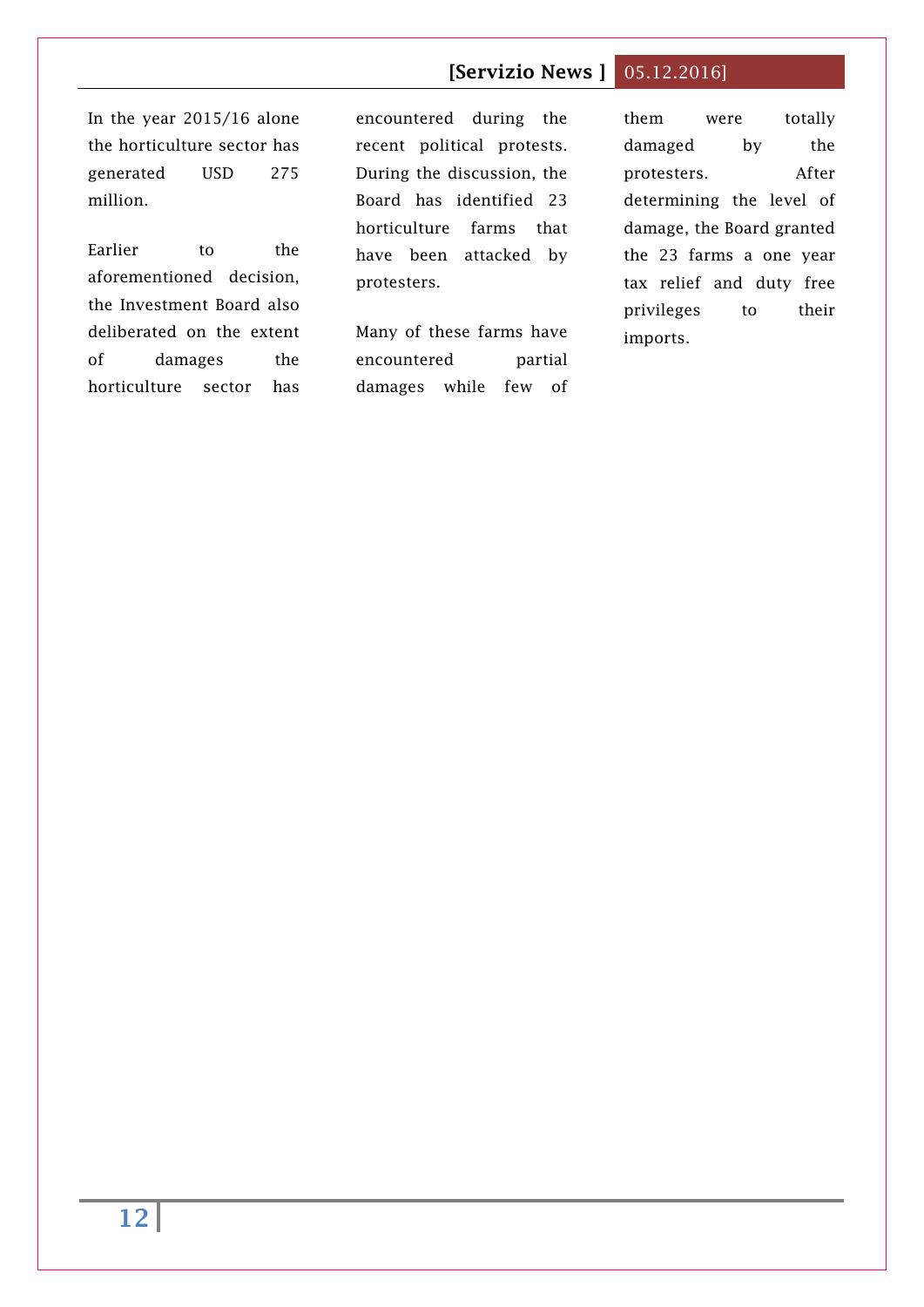## <span id="page-12-0"></span>**Duty Free Incentives For Steel Imports Canceled**

**The National Export Coordination Committee (NECC) chaired by Prime Minister Hailemariam Desalegn found that steel traders have organized to pressure local steel manufacturers and as a result the investment commission has lifted duty free incentives for steel imports.**

#### **(03.12.2016 – Capital)**

The local steel industry points to headwinds outside their control affecting production. making it difficult for them to compete in the local market. In its 123rd NECC meeting held two months ago which included government officials and institutions and representatives from the metal industry four ideas to solve the challenges Ethiopian steel faces, were announced. After the committee published their findings the Ministry of Industry (MoI) issued a letter outlining a strategy for government bodies to

follow in the future. A MoI letter issued on October 31 and signed by Ahmed Abetw, Minister of MoI, indicated that the committee supports expanding import substitution to boost hard currency earnings, which goes along with previous policy. In its first of four decisions the letter stated that the local metal industry needs to be protected from imports immediately. The committee believes steel traders are pressuring local manufacturers in an organized manner. "This problem has to be solved," the MoI letter, which reflects the NECC decision said. The letter sent to the Ministry of Finance and Economic Cooperation, Ministry of Trade, EIC, Ethiopian Revenue and Customs Authority (ERCA), and the National Bank of Ethiopia also included parts of the commercial code and directives that negatively impact the local industry which it argues should be checked and amended. It

mentioned the value addition incentive as an example of a rule that should be changed to encourage locally produced items to prosper in the market. In the letter the committee stated that duty free incentives are being given for items that are not produced locally. To alleviate this the NECC ordered the Ethiopian Investment Commission (EIC) to improve its duty free incentives allowed for investors. The NECC says the Ethiopian Investment Commission should suspend the duty free incentive on wire rod and reinforcement bars so local steel manufacturers have ample capacity to fill the local market. MoI in its letter stated that the ministry and sub institutions and the sector association will create a suitable market linkage between manufacturers and customers. "ERCA is expected to submit the detailed information of duty free products and input imports in the first week of every month as of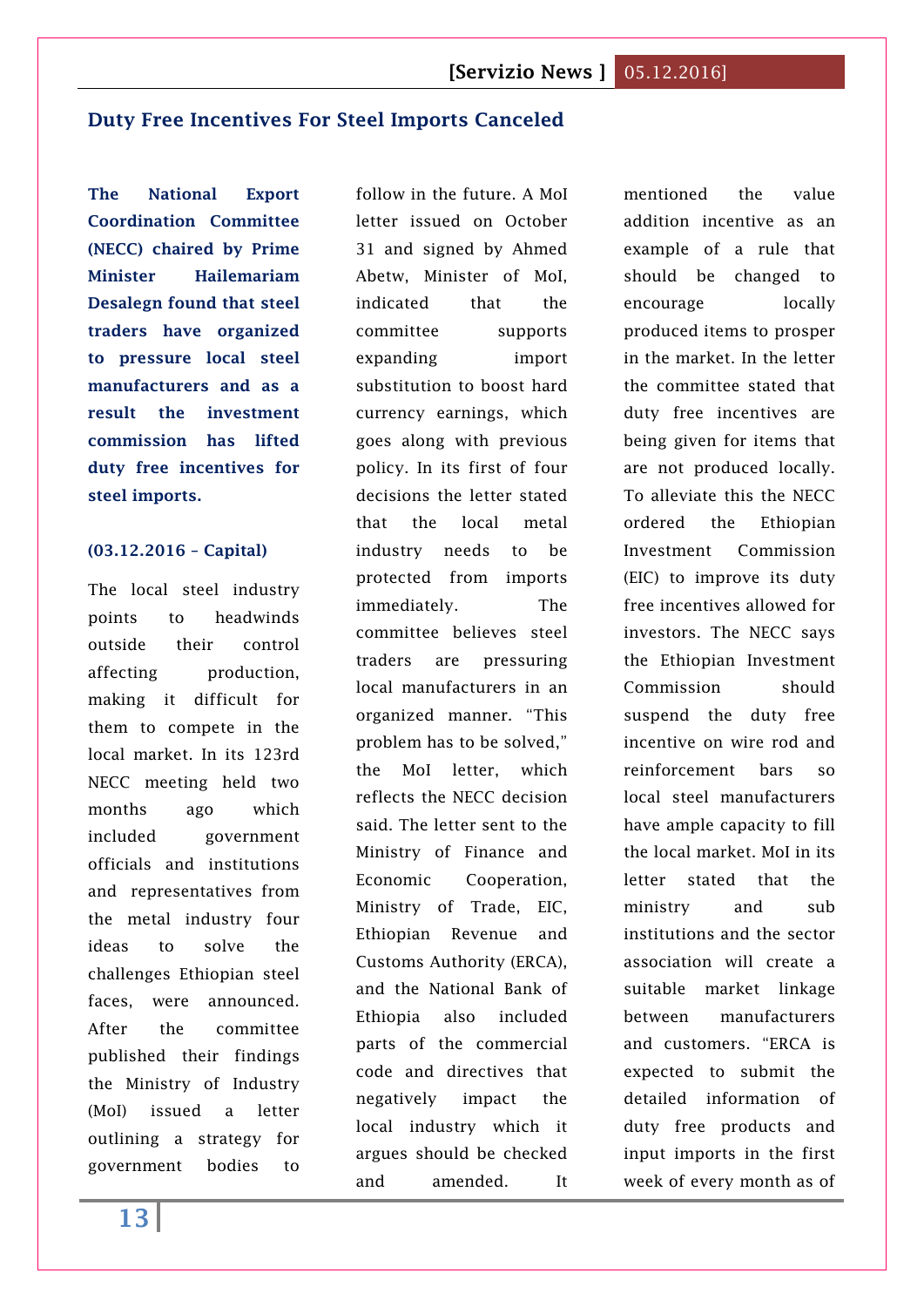November with the goal of creating a similar market linkage on other locally manufactured products with customers," the letter stated. Finally the letter stressed that metal and engineering

manufacturers must receive priority and special treatment to access hard currency for importing raw materials, as opposed to importers. Alemu Sime (PhD), State Minister of MoI, told Capital that the government passed this decision because ample steel production capacity builds the country. He said that that the local construction sector must access adequate steel products locally. "Tariffs should be put in place for steel imports," he added. Capital learned that EIC has stopped giving duty free incentives since the ministry issued the letter. Sources at government offices told Capital that the government believes that the duty free incentives have been abused as importers will buy more steel than they need for a project and then sell the rest illegally. the sector and it has also industries are in the

This new policy should alleviate the problem. Manufacturers that Capital interviewed said local manufacturers have been affected by imported items covered by duty free products, meanwhile the local industry can feed the demand. On different occasions manufacturers and their associations have filed their claims to the PM Office, MoI and Ethiopian Metal Industries Development Institute (EMIDI) about the unfair market competition and challenges that they face. The government has evaluated the sector challenges for the past three years, according to sources. "The latest decision is the result of the government assessment," experts in the sector said. "There were challenges observed in the sector, but the new government decision will avert it," manufacturers said. Solomon Mulugeta, General Manager of EABMEI, told Capital that it is a big decision taken by the government. He said that it has addressed major challenges faced by

tackled the influences imposed by some of traders or importers. "It is a big recognition that the committee disclosed that there are some illegal actors that have hurt local steel manufacturers," he added. He said that one of the four points that has to be solved is the barriers that affect the activities of the local manufacturers. The association and manufacturers have claimed that the government has to revise the 35 value addition preferential. According to the government procurement law, a 15 percent price preferential is allocated for local steel industries if they add a 35 percent value locally. The third point of MoI letter indicated that the percentage would be revised given the local situation. Solomon expressed his hope that the government would revise the 35 percent value addition before the end of the budget year. The local steel industry is aggressively expanding with local and foreign investors and some huge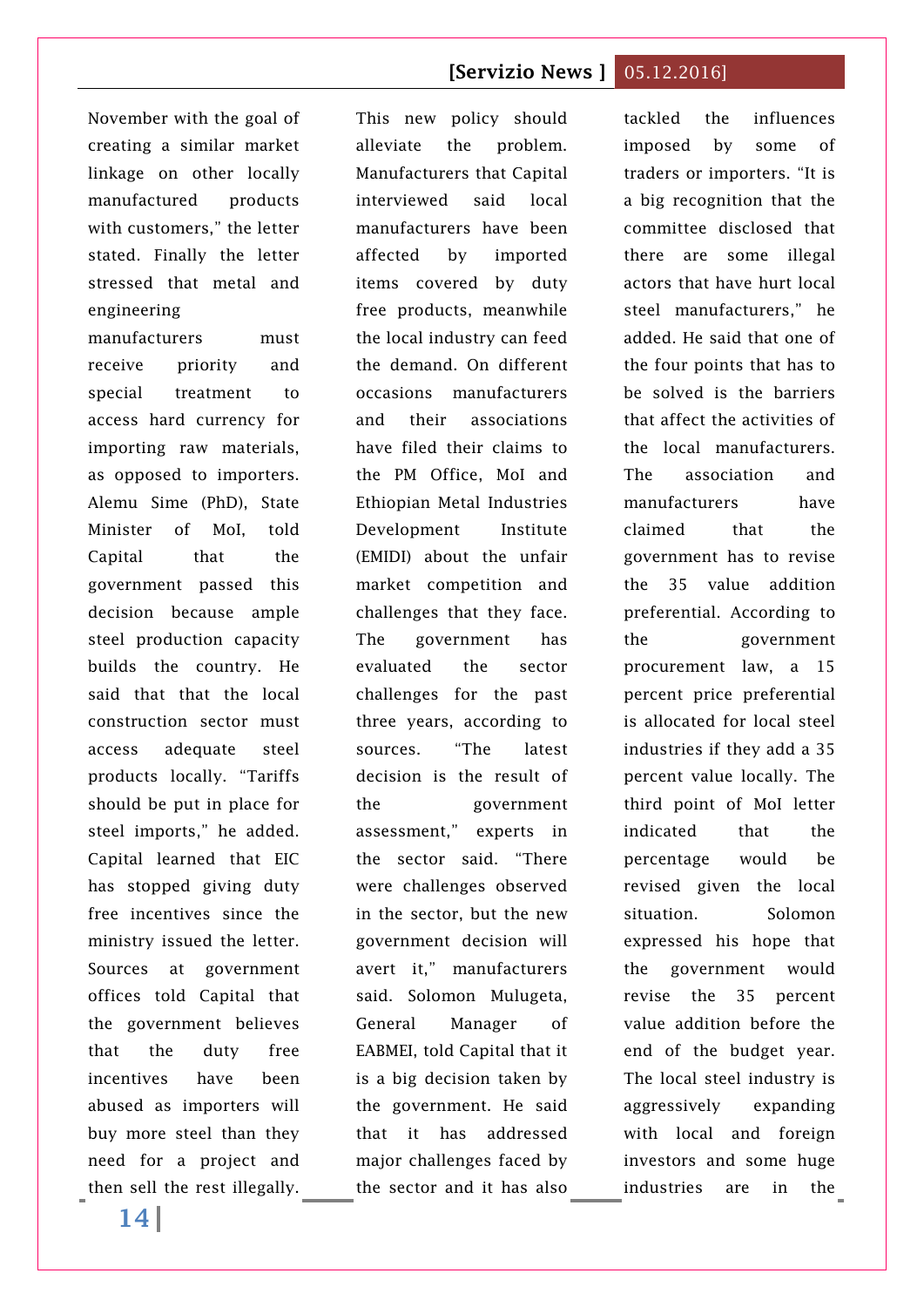pipeline to commence their production. Annual reinforcement bars have reached 1.5 million tons, which is ample to fill the local demand, according to experts. Different studies indicated that the country's current wire rod, which is input for nail production and additional material for concrete for construction, demand is about 60,000 metric tons per annum. Steely RMI, which has a capacity of producing 120,000 metric tons per annum, commenced its wire rod production in March 2014 to fill the market demand that was dominated by imports. Experts commented that the current wire rod production that includes C & E Brothers and Eastern will lead the government

to actually ban imports. In fact the surplus production would eventually lead these companies to assess the neighboring countries' market for export. According to the sector actors and the letter that MoI identified steel importers and international manufacturers, who have dominated huge government bids in previous years, have been using different techniques to pressure local manufacturers to not be able to produce wire rod and reinforcement bars with the goal of controlling the sector market without local competition. Since Steely RMI decided to commence wire rod production with a huge capacity in 2014 the

government has introduced incentives for local manufacturers to expand their wire rod production to reduce imports. Based on that the Ministry of Finance and Economic Cooperation issued a circular to impose a 20 percent tariff and 10 percent surtax on wire rod imports. Before that, the tariff was only 5 percent. Since then importers have frequently asked the government to lift the levy and other preferences given to local manufacturers. "If international suppliers and their agents, who already have huge capital, have real concern in the steel market they have to invest locally," experts told Capital.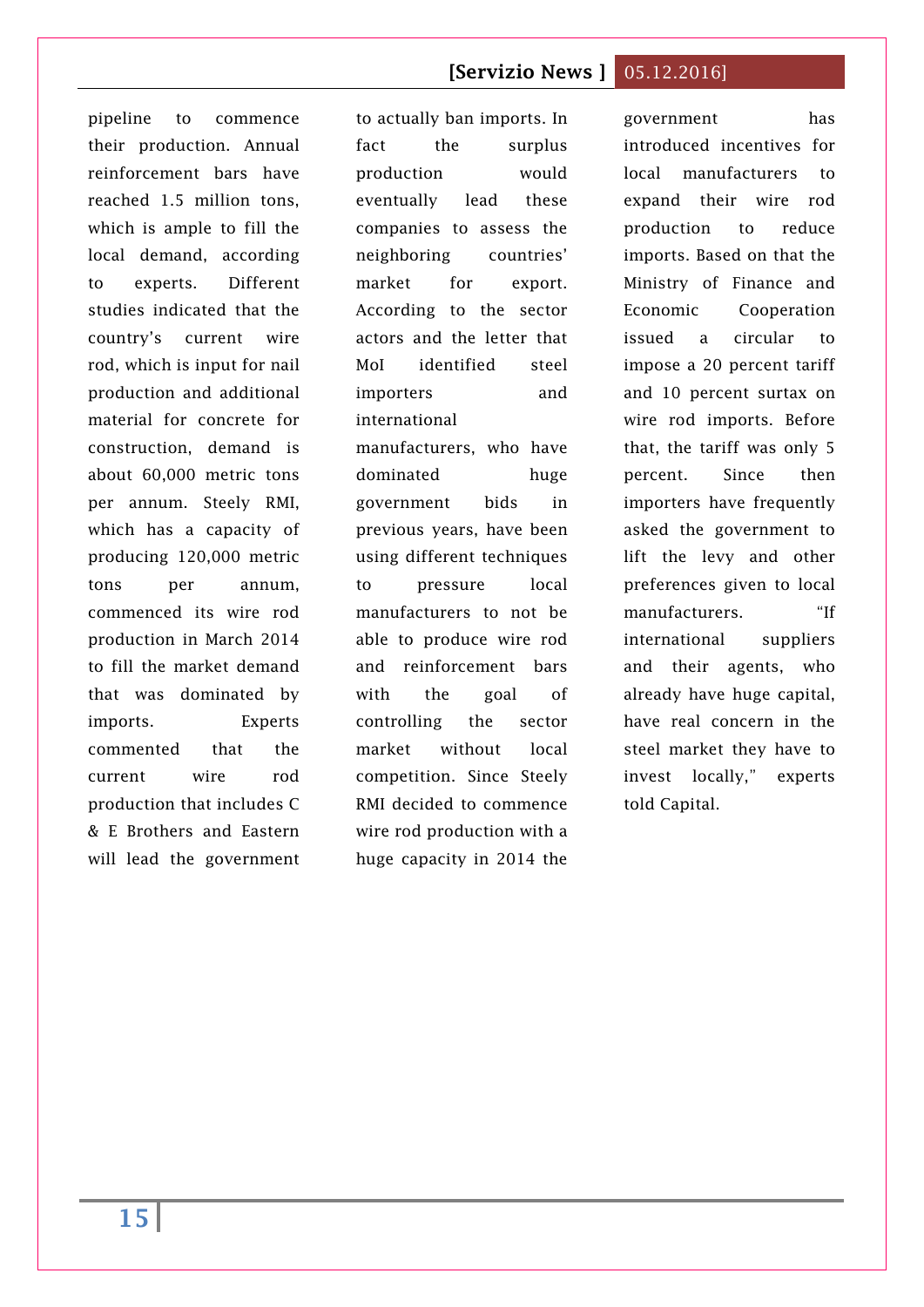

## <span id="page-15-0"></span>**South Sudan unveil measures to improve non-oil revenues**

**The South Sudanese government has unveiled measures aimed at closing gaps created by drops in the production of oil resources.**

#### **(30.11.2016 – Capital)**

South Sudan's economy is currently in dire straits as the local currency, South Sudan Pound has fallen by over 50% and revenue generated from oil, the mainstay of foreign earnings, is at its lowest in the past years, leading to macroeconomic spillovers and consequent quest for economic diversification.

Unveiling the strategies seeking to close the gap, the country's deputy finance minister, Mary Jervas Yak, said the government wants to generate non-oil revenues and that revenue collected would be used to fund larger parts of the national budget.

"While oil may be our biggest source of revenue, looking at the current economic situation, it may be wise to explore other options," explained the deputy minister.

Yak, however, said situation in the war-torn nation required her institution to raise the bar by deepening and expanding its tax collection drive through an aggressive tax system, considering the dwindling revenue profile as a result of the drop in oil prices.

"In the meantime, funds looted and stashed in foreign accounts should be recovered by the government. These stolen monies run in billions of dollars, which is enough to sustain an economy for a couple of years," she stressed.

According to the deputy finance minister, President Salva Kiir has written to some western countries asking their involvement to help trace the money and return stolen assets stashed in foreign banks, adding that in order to accrue revenue from non-oil sectors, the government needs to tackle electricity issues throughout the country.

"This will help attract global investments for massive industrialisation, which will subsequently increase our internally generated revenue," explained the official.

The minister said government would revamp and carry out major reforms in education and health care systems so that tertiary institutions will churn out graduates who are employers of labour and not go abroad for better opportunities.

If the health system is revamped, the official emphasized, worthy services will be rendered to the citizens and the productive capacity of human resources will be optimised thus increasing life expectancy.

"Similarly, good road infrastructure should be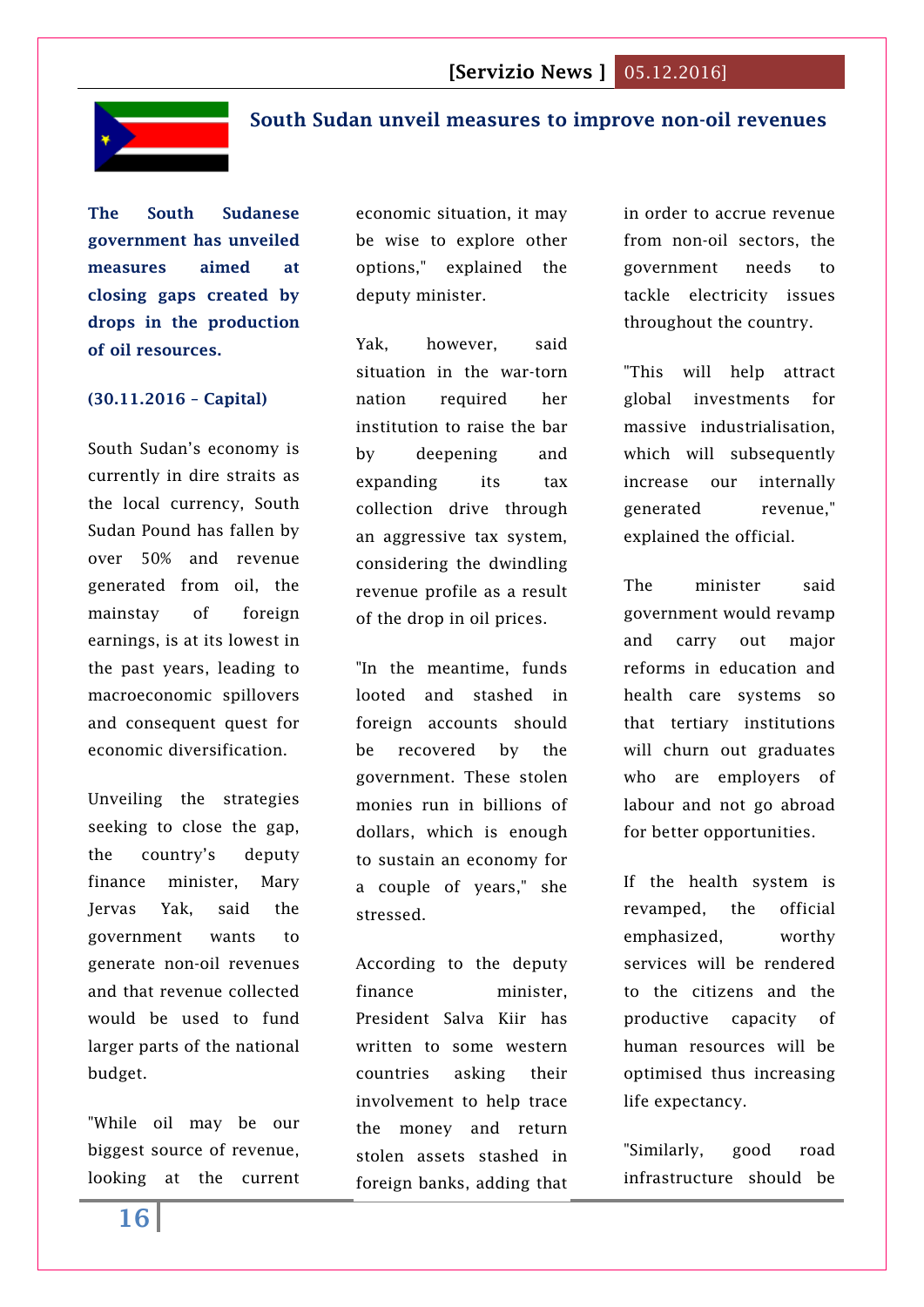built and existing ones properly maintained to facilitate inter-state commerce and mobility," she added.

Speaking at the non-oil revenue collection management workshop in progress in Juba, a Japanese official said it was time the government should work hard to improve its tax collection system to generate more non-oil revenues.

Higeru Hamano, a Japan's embassy representative at the workshop on non-oil revenue collection, said tax was a very authentic source of government revenues.

"Revenue is a gift for the government and that is why Japan thinks that South Sudanese Government needs to improve its tax system to help South Sudan build its social infrastructure and deliver various social services," Hamano said on Monday.

"The Government must be accountable to its citizens and such accountability must be exercised through effective parliamentary control. Every minister at the state level is accountable to parliament."

The training was organized by the Ministry of Finance and Economic Planning in collaboration with United Nations Development Program and Government of Japan.

The resident representative for the UNDP, Eugene Owusu said they were helping in building a strategic financial management system for government institutions.

He pledged readiness to engage stakeholders from the private sector, development partners and the civil society.

"We'd like to build partnership not only the government and state authorities at the local level, but also seek the engagement of the private sector, civil society organizations and development partners," said Owusu.

"As UNDP, we will continue to provide strategic policy advisory support to the state Government financial management system, we will support budgeting and development planning if we are to succeed in building a transparent financial management system at the state levels which I insist will lessen South Sudan's reliance financial deficits and South Sudan's dependency on aid and donor support in a step by step progressive manner," he added.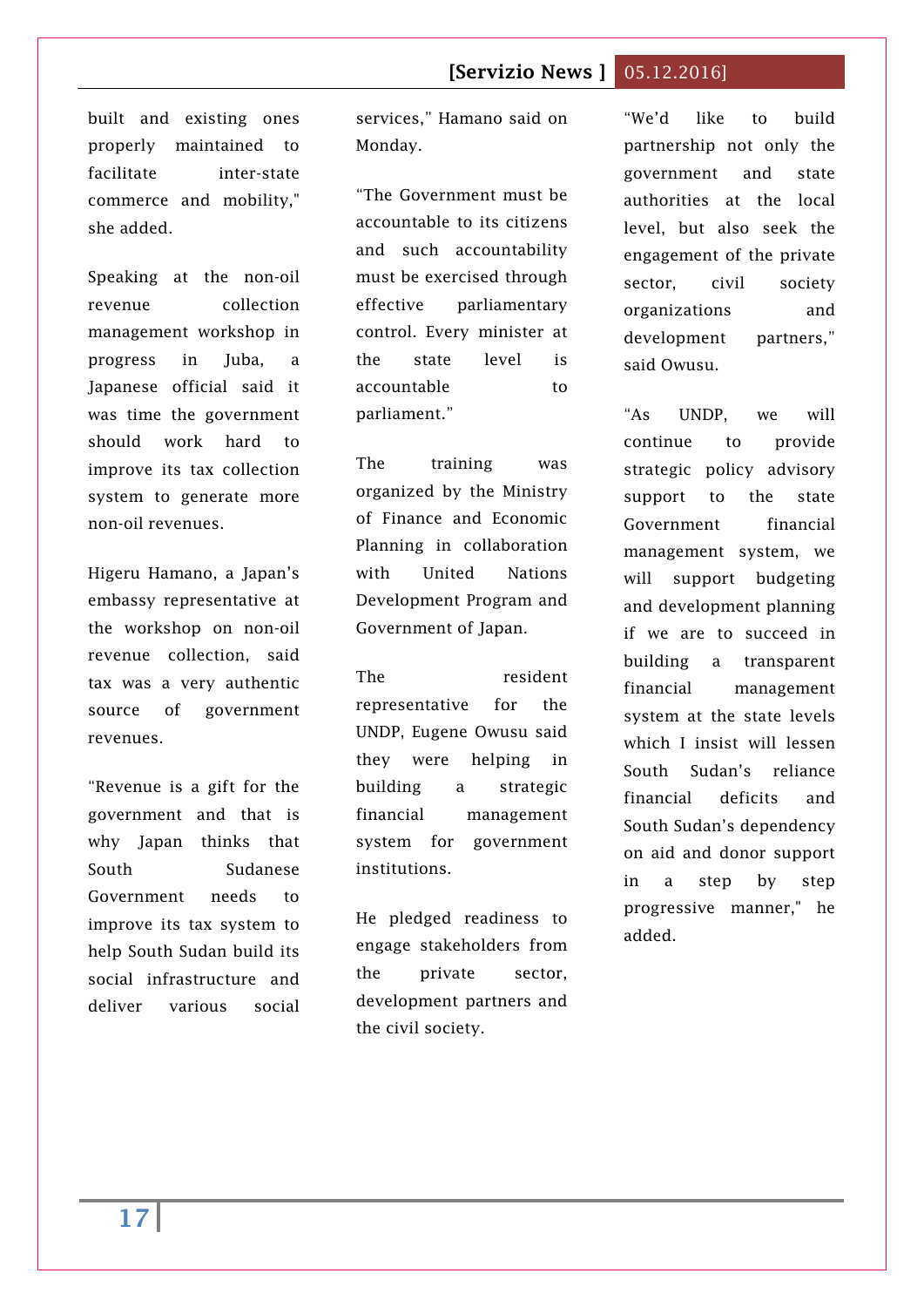

<span id="page-17-0"></span>**[PRAPEV/ADDS : Vers le rapprochement des milieux de](http://www.lanationdj.com/prapevadds-vers-rapprochement-milieux-de-peche-micro-finance/)  [la pêche et la micro finance](http://www.lanationdj.com/prapevadds-vers-rapprochement-milieux-de-peche-micro-finance/)**

**La cellule en charge du PRAREV au Ministère de l'Agriculture a organisé un atelier de formation sur les fondamentaux de la micro-finance. L'initiative jouissait de l'appui technique de l'agence djiboutienne de développement social (ADDS).** 

#### **(01.12.2016 – La Nation)**

Elle ciblait les gérants, cadres et agents des caisses populaires d'épargne et de crédit (CPEC). Elle s'inscrivait dans le cadre du renforcement des capacités des CPEC. Cette session de formation s'est achevée mardi dernier dans la salle de conférence de l'ADDS. Une remise d'attestations est venue couronner la cérémonie de clôture.

L'événement a vu la participation du directeur général de l'ADDS, Mahdi Mohamed Djama, de la coordinatrice du programme PRAPEV-Pêche,

Baydane Mohamed Miyir, et de la cinquantaine de stagiaires. Plusieurs discours ont ponctué la cérémonie. D'abord l'allocution de la cheffe de service du renforcement des capacités de la micro finance de l'ADDS dans laquelle elle a expliqué les tenants et aboutissants de la convention de partenariat que l'ADDS et la cellule en charge du PRAPEV ont signée. A entendre Kadra Omar Kamil, le programme d'appui à la réduction de la vulnérabilité dans les zones de pêches côtières compte mettre à la disposition des CPEC une ligne de crédit dédiée aux pêcheurs. Pour cela, un plan de renforcement des capacités a été réalisé par l'ADDS. Toujours selon Mme Kadra Omar Kamil, l'objectif général de ces formations est de professionnaliser les CPEC afin de les préparer à la gestion de cette nouvelle ligne de crédit, mais

surtout, afin de rehausser la compétence des organes dirigeants et des opérateurs techniques des caisses. Elle a également rappelé que cette formation est encore une opportunité pour parfaire le travail des gérants, des comptables et des responsables de points de service d'instituions de micro finance (IMF).

De son côté, la coordinatrice du PRAPEV a affirmé que le programme vise un double objectif. Mme Baydane Mohamed Miyir a cité l'amélioration des conditions de vie des acteurs de la pêche et le rapprochement des milieux de pêche et celui de la micro finance. De tels défis sont, a-t-elle dit, à notre portée sous réserve d'un renforcement de capacités des CPEC.

Notons au passage que les raisons d'être du PRAPEV sont de soutenir les populations des zones côtières rurales affectées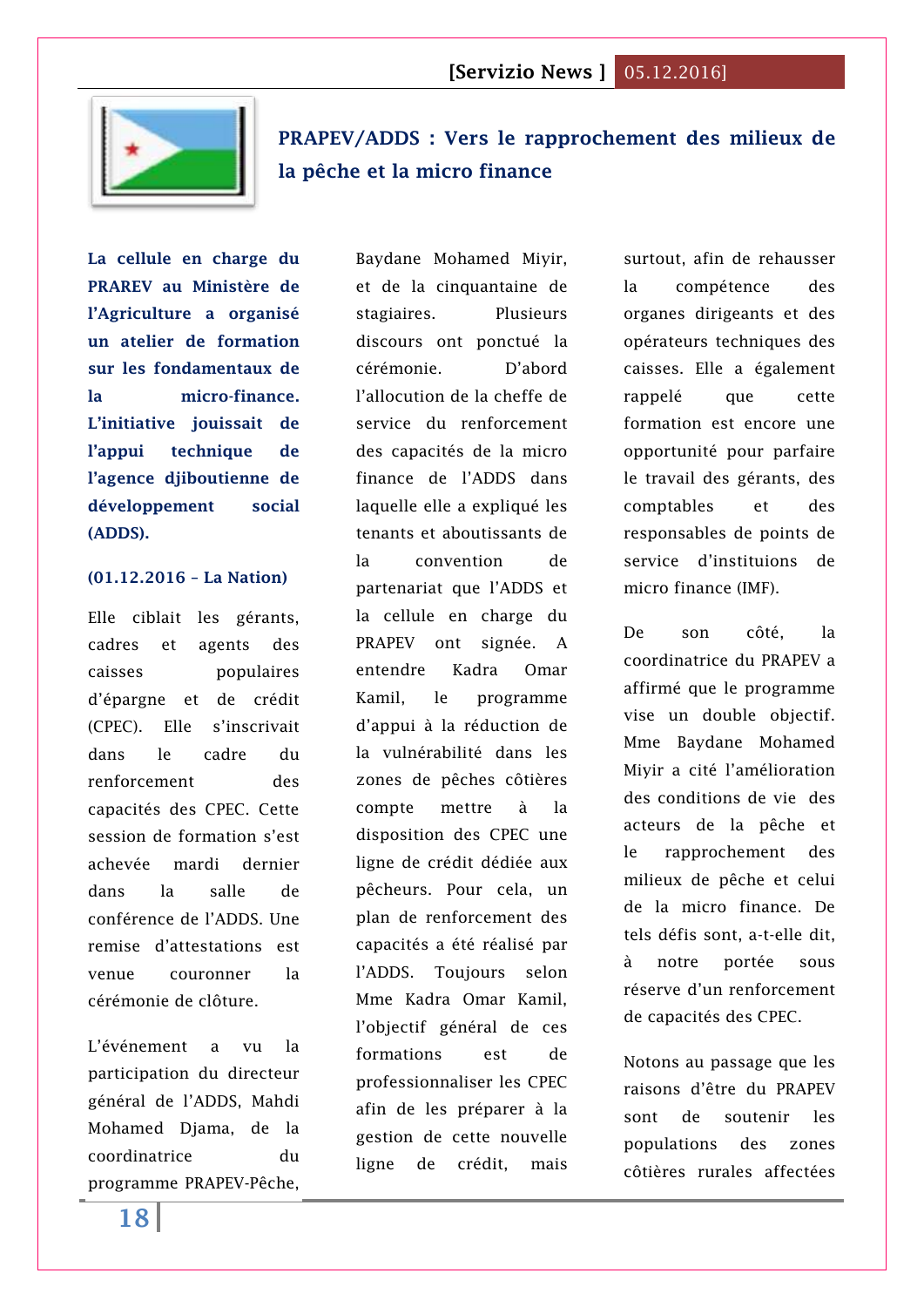par le changement climatique, et de promouvoir la cogestion des ressources marines et côtières. Ses objectifs spécifiques sont l'appropriation par la population côtière d'activités plus résilientes, le relèvement du niveau de vie des

groupes cibles affectés par le changement climatique. Et ce à travers le renforcement de capacités de leurs coopératives et associations qui devrait aller de pair avec une augmentation des captures de poissons sans affecter l'équilibre de l'écosystème marin. Les bénéficiaires devraient en tirer des revenus confortables. C'est tout le sens du PRAREV qui couvre les régions de Tadjourah et d'Obock, les localités d'Arta, de Loyada et Damerjog ainsi que les zones périurbaines de Djibouti-ville.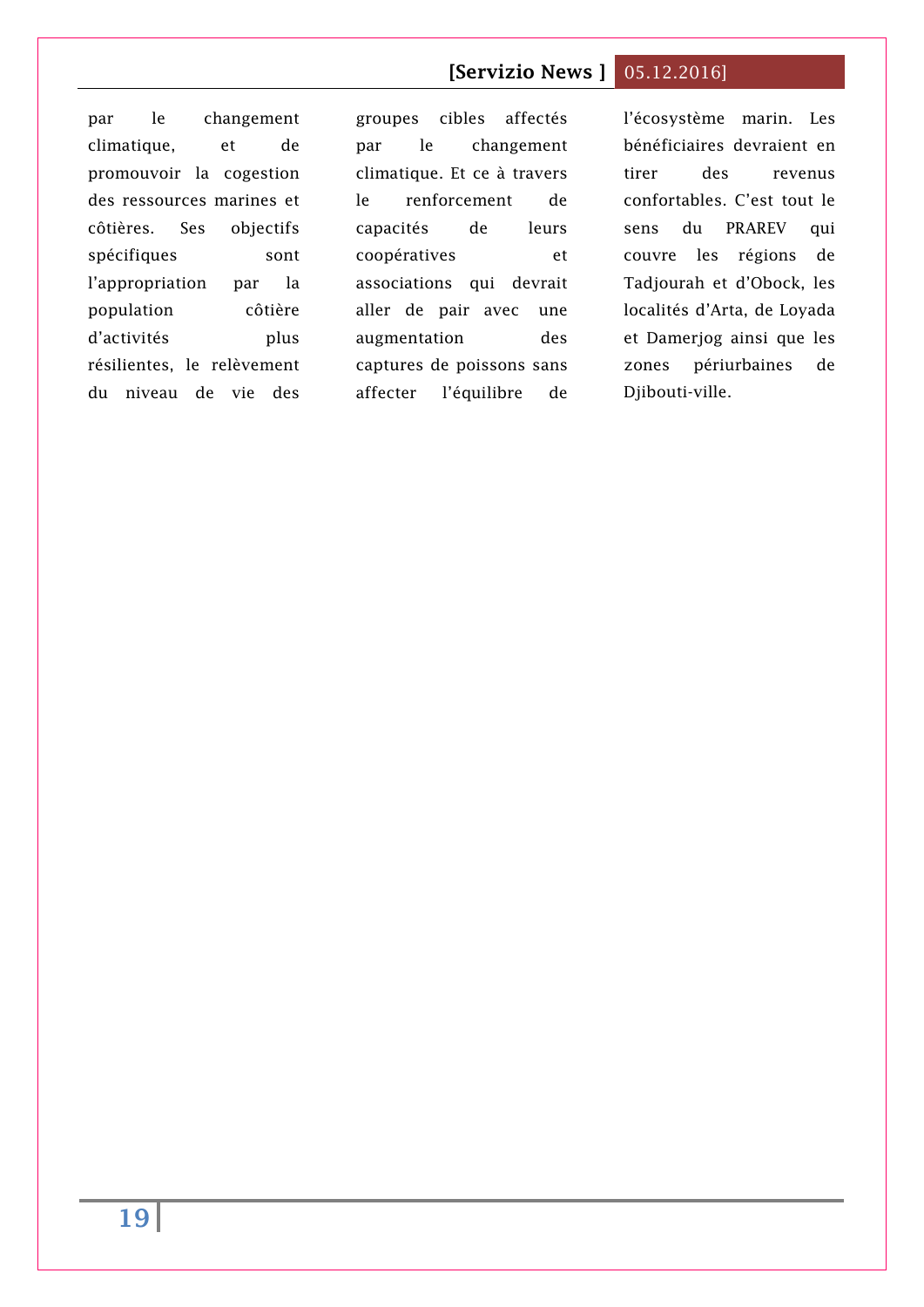#### **EVENTS**

## <span id="page-19-0"></span>**The Sheba Concert**



# **Christmas Concert**

Works by Baroque Composers from Italy and Germany Wednesday, 7 December 2016, 18:30h - Italian Cultural Institute in Addis Ababa

Johann Sebastian Bach (1685 - 1750): Italian Concerto inF Major, BWV 971

- 1. Allegro
- 2. Andante
- 3. Presto

Francesco Maria Veracini (1690 - 1768), arr. A.L. Christopherson: Sonata No. 1 in FMajor

- 1. Largo
- 2. Allegro

Antonio Vivaldi (1676 - 1741): Concerto Grosso from "L'EstroArmonico", Op. 3 No. 6

1. Allegro

Niccolò Paganini (1782 - 1840):

Caprice No. 24

Johann Sebastian Bach (1685 - 1750): Concerto for Two Violins, Strings, and Continuo in D minor, BWV 1043

- 1. Vivace
- 2. Largo ma nontanto
- 3. Allegro

Arcangelo Corelli (1653 - 1713): Concerto Grosso in G minor 'Fatto per la Notte di Natale', Op.6 No.8

6. Pastorale: Largo

The concert will be followed by a reception

#### The Sheba Consort

Brian Willson, Piano - Jonovan Cooper, Clarinet & Saxophone

Benjamin Hanna, Violin - Katharina Schauer, Violin - Jeff Dingler, Doublebass